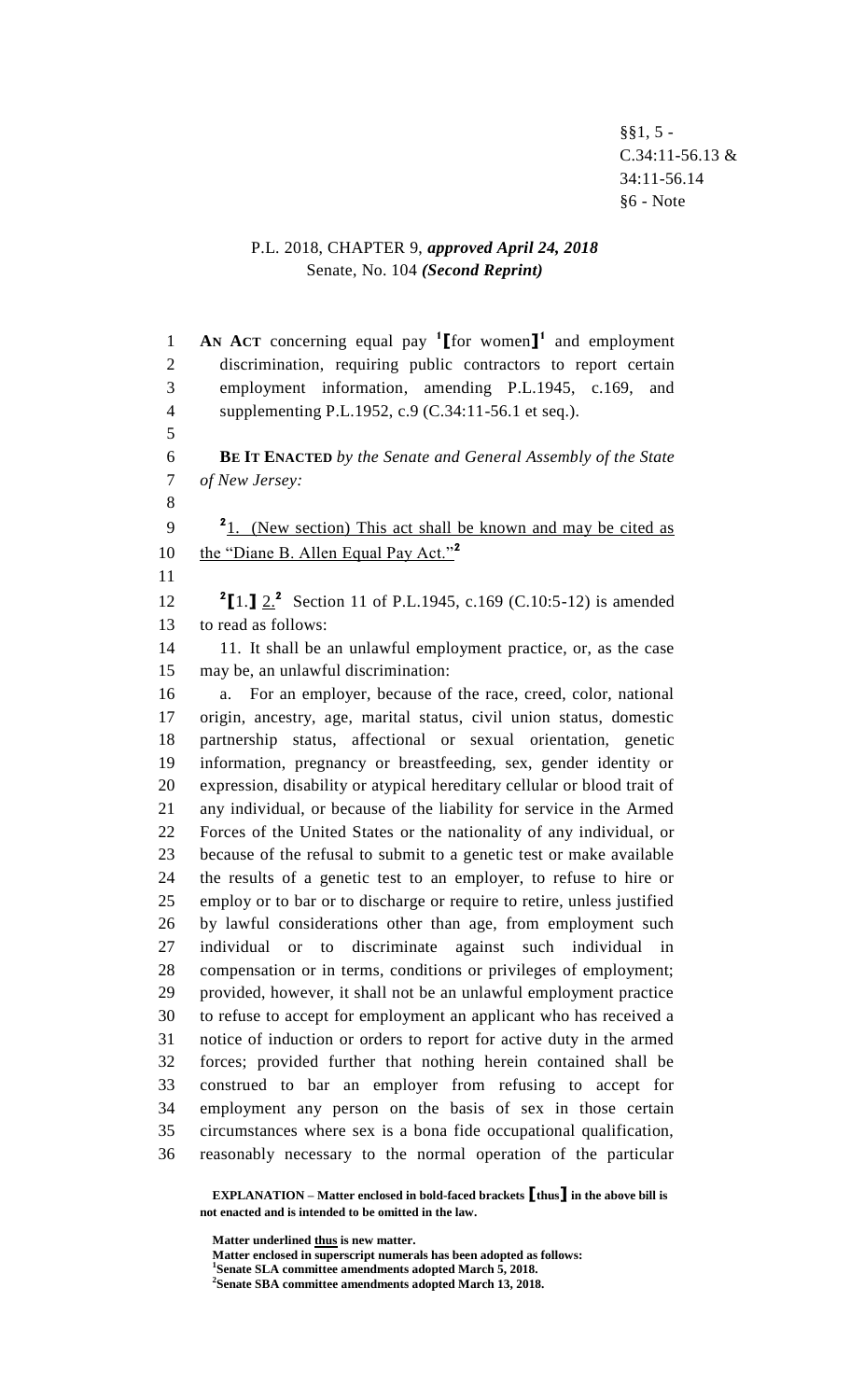business or enterprise; provided further that nothing herein contained shall be construed to bar an employer from refusing to accept for employment or to promote any person over 70 years of age; provided further that it shall not be an unlawful employment practice for a club exclusively social or fraternal to use club membership as a uniform qualification for employment, or for a religious association or organization to utilize religious affiliation as a uniform qualification in the employment of clergy, religious teachers or other employees engaged in the religious activities of the association or organization, or in following the tenets of its religion in establishing and utilizing criteria for employment of an employee; provided further, that it shall not be an unlawful employment practice to require the retirement of any employee who, for the two-year period immediately before retirement, is employed in a bona fide executive or a high policy-making position, if that employee is entitled to an immediate non-forfeitable annual retirement benefit from a pension, profit sharing, savings or deferred retirement plan, or any combination of those plans, of the employer of that employee which equals in the aggregate at least \$27,000.00; and provided further that an employer may restrict employment to citizens of the United States where such restriction is required by federal law or is otherwise necessary to protect the national interest. The provisions of subsections a. and b. of section 57 of P.L.2003, c.246 (C.34:11A-20), and the provisions of section 58 of

 P.L.2003, c.246 (C.26:8A-11), shall not be deemed to be an unlawful discrimination under P.L.1945, c.169 (C.10:5-1 et seq.).

 For the purposes of this subsection, a "bona fide executive" is a top level employee who exercises substantial executive authority over a significant number of employees and a large volume of business. A "high policy-making position" is a position in which a person plays a significant role in developing policy and in recommending the implementation thereof.

 For the purposes of this subsection, an unlawful employment practice occurs, with respect to discrimination in compensation or in the financial terms or conditions of employment, each occasion that an individual is affected by application of a discriminatory compensation decision or other practice, including, but not limited to, each occasion that wages, benefits, or other compensation are paid, resulting in whole or in part from the decision or other practice. In addition to any other relief authorized by the "Law Against

 Discrimination," P.L.1945, c.169 (C.10:5-1 et seq.) for discrimination in compensation or in the financial terms or conditions of employment, liability shall accrue and an aggrieved 46 person may obtain relief for back pay for the entire period of time , 47 except not more than six years,<sup>2</sup> in which the violation with regard to discrimination in compensation or in the financial terms or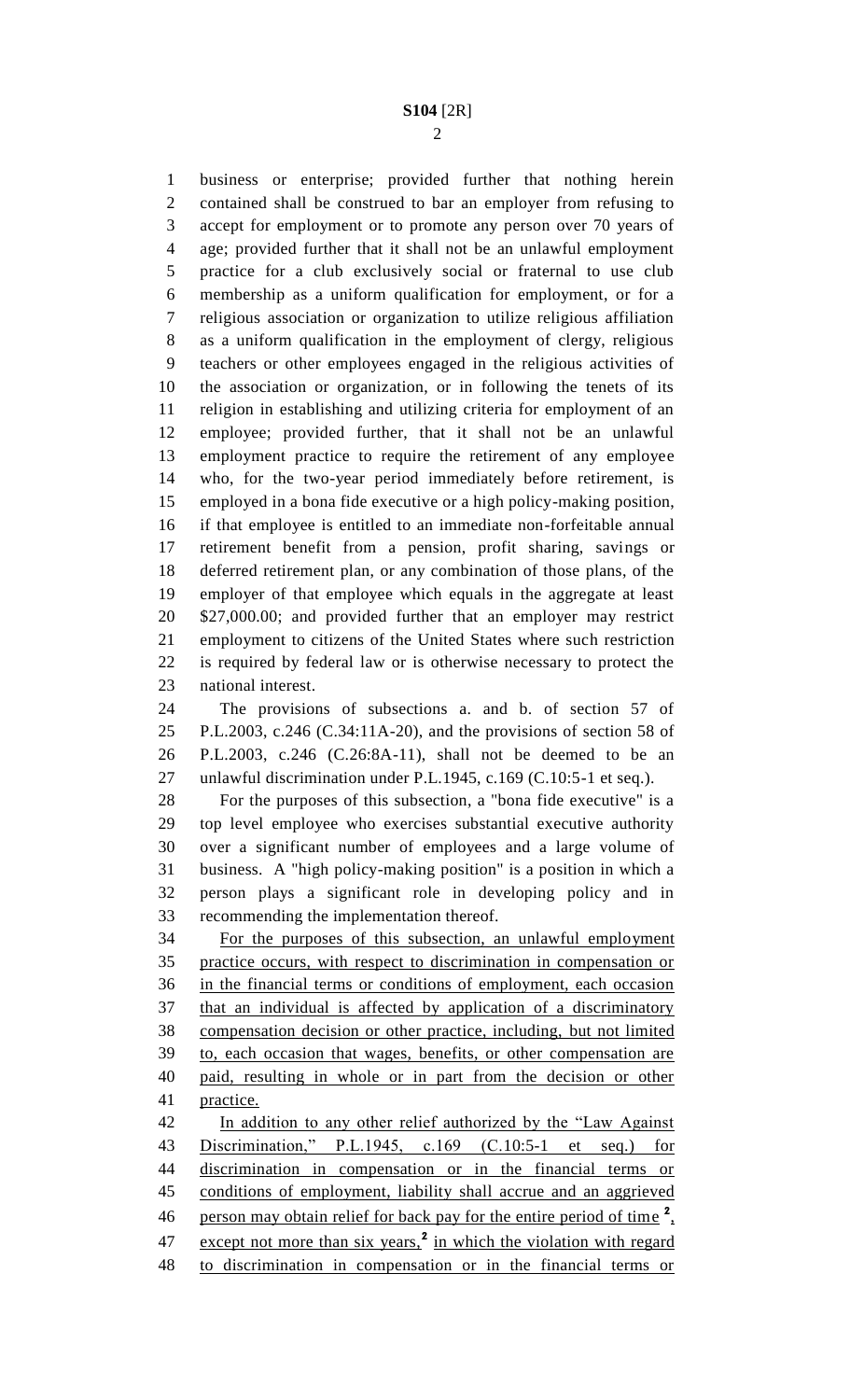conditions of employment has been continuous, if the violation continues to occur within the statute of limitations.

 Nothing in this subsection shall prohibit the application of the doctrine of "continuing violation" or the "discovery rule" to any appropriate claim as those doctrines currently exist in New Jersey common law. It shall be an unlawful employment practice to require employees or prospective employees to consent to a shortened statute of limitations or to waive any of the protections provided by the "Law Against Discrimination," P.L.1945, c.169 (C.10:5-1 et seq.).

 b. For a labor organization, because of the race, creed, color, national origin, ancestry, age, marital status, civil union status, domestic partnership status, affectional or sexual orientation, gender identity or expression, disability, pregnancy or breastfeeding, or sex of any individual, or because of the liability for service in the Armed Forces of the United States or nationality of any individual, to exclude or to expel from its membership such individual or to discriminate in any way against any of its members, against any applicant for, or individual included in, any apprentice or other training program or against any employer or any individual employed by an employer; provided, however, that nothing herein contained shall be construed to bar a labor organization from excluding from its apprentice or other training programs any person on the basis of sex in those certain circumstances where sex is a bona fide occupational qualification reasonably necessary to the normal operation of the particular apprentice or other training program.

 c. For any employer or employment agency to print or circulate or cause to be printed or circulated any statement, advertisement or publication, or to use any form of application for employment, or to make an inquiry in connection with prospective employment, which expresses, directly or indirectly, any limitation, specification or discrimination as to race, creed, color, national origin, ancestry, age, marital status, civil union status, domestic partnership status, affectional or sexual orientation, gender identity or expression, disability, nationality, pregnancy or breastfeeding, or sex or liability of any applicant for employment for service in the Armed Forces of the United States, or any intent to make any such limitation, specification or discrimination, unless based upon a bona fide occupational qualification.

 d. For any person to take reprisals against any person because that person has opposed any practices or acts forbidden under this act or because that person has sought legal advice regarding rights under this act, shared relevant information with legal counsel, shared information with a governmental entity, or filed a complaint, testified or assisted in any proceeding under this act or to coerce, intimidate, threaten or interfere with any person in the exercise or enjoyment of, or on account of that person having aided or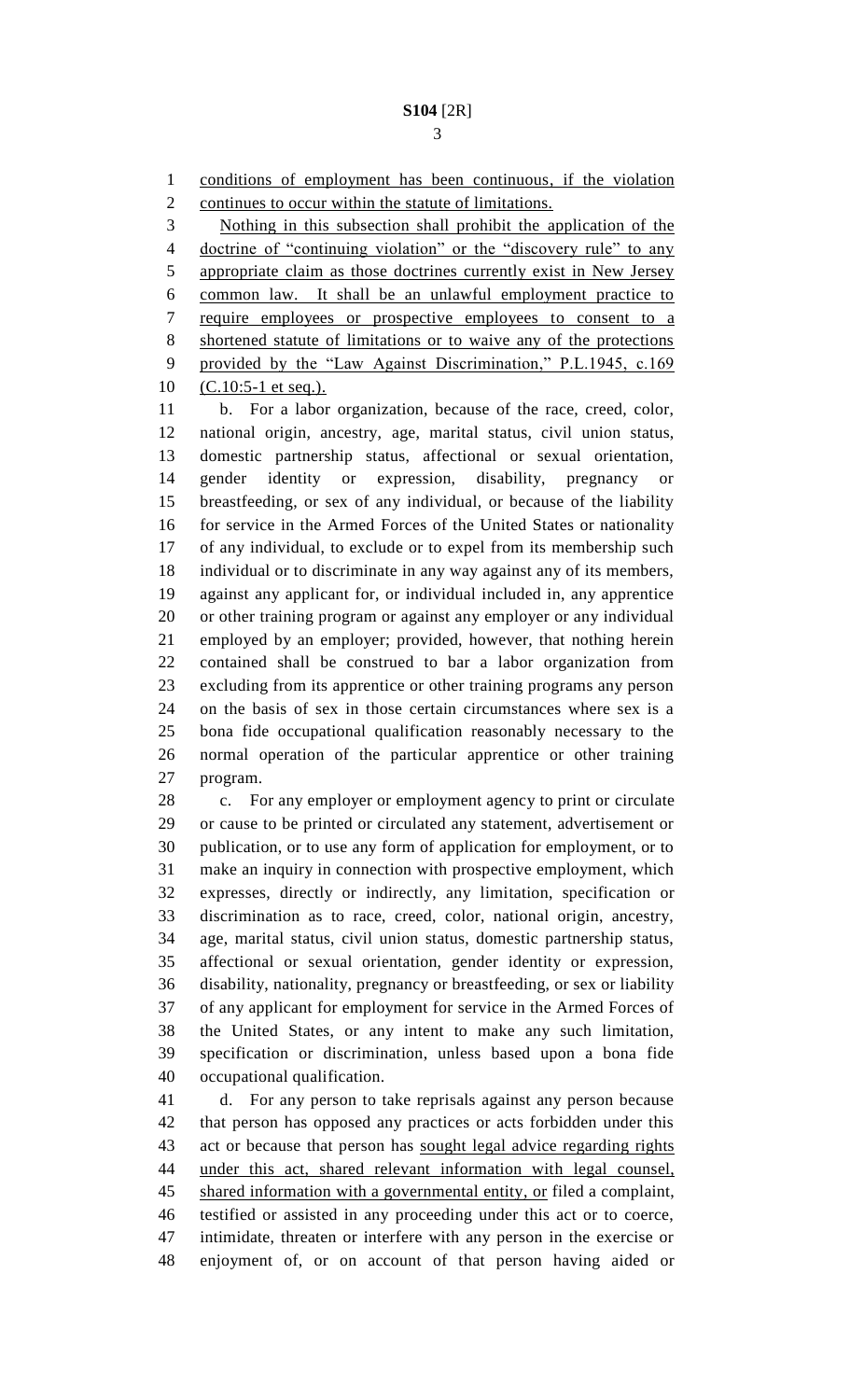encouraged any other person in the exercise or enjoyment of, any right granted or protected by this act.

 e. For any person, whether an employer or an employee or not, to aid, abet, incite, compel or coerce the doing of any of the acts forbidden under this act, or to attempt to do so.

 f. (1) For any owner, lessee, proprietor, manager, superintendent, agent, or employee of any place of public accommodation directly or indirectly to refuse, withhold from or deny to any person any of the accommodations, advantages, facilities or privileges thereof, or to discriminate against any person in the furnishing thereof, or directly or indirectly to publish, circulate, issue, display, post or mail any written or printed communication, notice, or advertisement to the effect that any of the accommodations, advantages, facilities, or privileges of any such place will be refused, withheld from, or denied to any person on account of the race, creed, color, national origin, ancestry, marital status, civil union status, domestic partnership status, pregnancy or breastfeeding, sex, gender identity or expression, affectional or sexual orientation, disability, liability for service in the Armed Forces of the United States or nationality of such person, or that the patronage or custom thereat of any person of any particular race, creed, color, national origin, ancestry, marital status, civil union status, domestic partnership status, pregnancy or breastfeeding status, sex, gender identity or expression, affectional or sexual orientation, disability, liability for service in the Armed Forces of the United States or nationality is unwelcome, objectionable or not acceptable, desired or solicited, and the production of any such written or printed communication, notice or advertisement, purporting to relate to any such place and to be made by any owner, lessee, proprietor, superintendent or manager thereof, shall be presumptive evidence in any action that the same was authorized by such person; provided, however, that nothing contained herein shall be construed to bar any place of public accommodation which is in its nature reasonably restricted exclusively to individuals of one sex, and which shall include but not be limited to any summer camp, day camp, or resort camp, bathhouse, dressing room, swimming pool, gymnasium, comfort station, dispensary, clinic or hospital, or school or educational institution which is restricted exclusively to individuals of one sex, provided individuals shall be admitted based on their gender identity or expression, from refusing, withholding from or denying to any individual of the opposite sex any of the accommodations, advantages, facilities or privileges thereof on the basis of sex; provided further, that the foregoing limitation shall not apply to any restaurant as defined in R.S.33:1-1 or place where alcoholic beverages are served.

 (2) Notwithstanding the definition of "a place of public accommodation" as set forth in subsection l. of section 5 of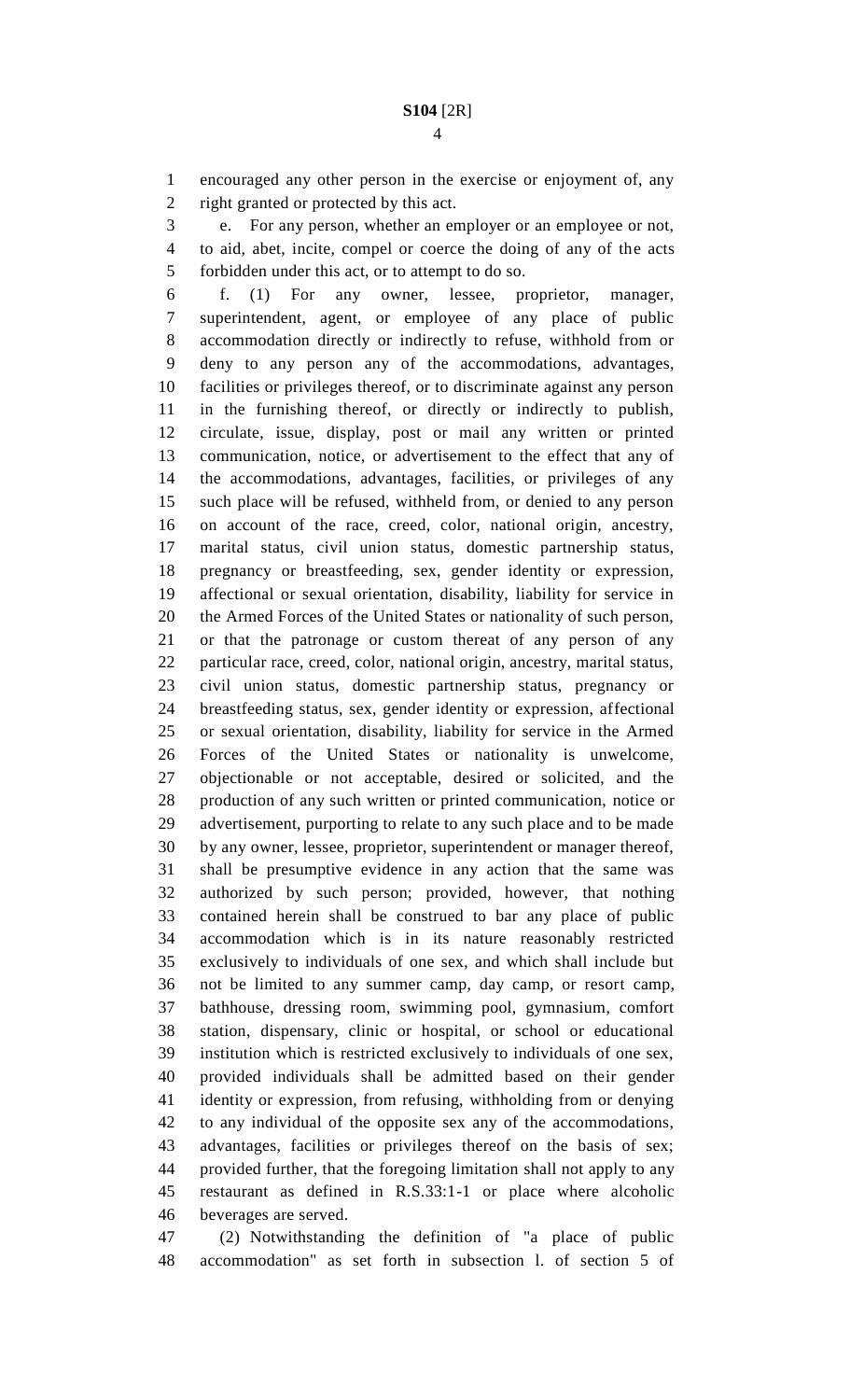P.L.1945, c.169 (C.10:5-5), for any owner, lessee, proprietor, manager, superintendent, agent, or employee of any private club or association to directly or indirectly refuse, withhold from or deny to any individual who has been accepted as a club member and has contracted for or is otherwise entitled to full club membership any of the accommodations, advantages, facilities or privileges thereof, or to discriminate against any member in the furnishing thereof on account of the race, creed, color, national origin, ancestry, marital status, civil union status, domestic partnership status, pregnancy or breastfeeding, sex, gender identity, or expression, affectional or sexual orientation, disability, liability for service in the Armed Forces of the United States or nationality of such person.

 In addition to the penalties otherwise provided for a violation of P.L.1945, c.169 (C.10:5-1 et seq.), if the violator of paragraph (2) of subsection f. of this section is the holder of an alcoholic beverage license issued under the provisions of R.S.33:1-12 for that private club or association, the matter shall be referred to the Director of the Division of Alcoholic Beverage Control who shall impose an appropriate penalty in accordance with the procedures set forth in R.S.33:1-31.

 g. For any person, including but not limited to, any owner, lessee, sublessee, assignee or managing agent of, or other person having the right of ownership or possession of or the right to sell, rent, lease, assign, or sublease any real property or part or portion thereof, or any agent or employee of any of these:

 (1) To refuse to sell, rent, lease, assign, or sublease or otherwise to deny to or withhold from any person or group of persons any real property or part or portion thereof because of race, creed, color, national origin, ancestry, marital status, civil union status, domestic partnership status, pregnancy or breastfeeding, sex, gender identity or expression, affectional or sexual orientation, familial status, disability, liability for service in the Armed Forces of the United States, nationality, or source of lawful income used for rental or mortgage payments;

 (2) To discriminate against any person or group of persons because of race, creed, color, national origin, ancestry, marital status, civil union status, domestic partnership status, pregnancy or breastfeeding, sex, gender identity or expression, affectional or sexual orientation, familial status, disability, liability for service in the Armed Forces of the United States, nationality or source of lawful income used for rental or mortgage payments in the terms, conditions or privileges of the sale, rental or lease of any real property or part or portion thereof or in the furnishing of facilities or services in connection therewith;

 (3) To print, publish, circulate, issue, display, post or mail, or cause to be printed, published, circulated, issued, displayed, posted or mailed any statement, advertisement, publication or sign, or to use any form of application for the purchase, rental, lease,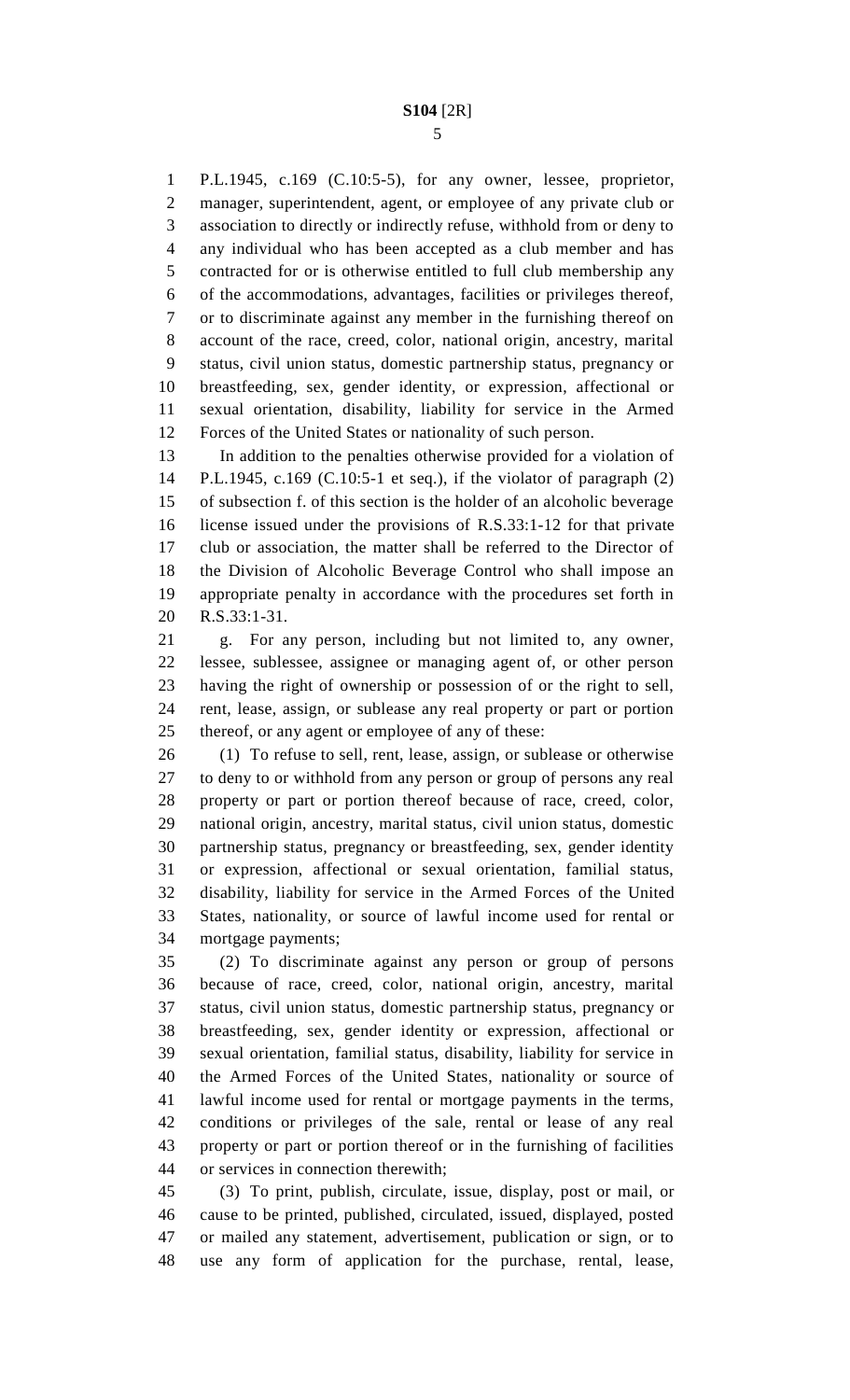assignment or sublease of any real property or part or portion thereof, or to make any record or inquiry in connection with the prospective purchase, rental, lease, assignment, or sublease of any real property, or part or portion thereof which expresses, directly or indirectly, any limitation, specification or discrimination as to race, creed, color, national origin, ancestry, marital status, civil union status, domestic partnership status, pregnancy or breastfeeding, sex, gender identity, or expression, affectional or sexual orientation, familial status, disability, liability for service in the Armed Forces of the United States, nationality, or source of lawful income used for rental or mortgage payments, or any intent to make any such limitation, specification or discrimination, and the production of any such statement, advertisement, publicity, sign, form of application, record, or inquiry purporting to be made by any such person shall be presumptive evidence in any action that the same was authorized by such person; provided, however, that nothing contained in this subsection shall be construed to bar any person from refusing to sell, rent, lease, assign or sublease or from advertising or recording a qualification as to sex for any room, apartment, flat in a dwelling or residential facility which is planned exclusively for and occupied by individuals of one sex to any individual of the exclusively opposite sex on the basis of sex provided individuals shall be qualified based on their gender identity or expression;

 (4) To refuse to sell, rent, lease, assign, or sublease or otherwise to deny to or withhold from any person or group of persons any real property or part or portion thereof because of the source of any lawful income received by the person or the source of any lawful rent payment to be paid for the real property; or

 (5) To refuse to rent or lease any real property to another person because that person's family includes children under 18 years of age, or to make an agreement, rental or lease of any real property which provides that the agreement, rental or lease shall be rendered null and void upon the birth of a child. This paragraph shall not apply to housing for older persons as defined in subsection mm. of section 5 of P.L.1945, c.169 (C.10:5-5).

 h. For any person, including but not limited to, any real estate broker, real estate salesperson, or employee or agent thereof:

 (1) To refuse to sell, rent, assign, lease or sublease, or offer for sale, rental, lease, assignment, or sublease any real property or part or portion thereof to any person or group of persons or to refuse to negotiate for the sale, rental, lease, assignment, or sublease of any real property or part or portion thereof to any person or group of persons because of race, creed, color, national origin, ancestry, marital status, civil union status, domestic partnership status, familial status, pregnancy or breastfeeding, sex, gender identity or expression, affectional or sexual orientation, liability for service in the Armed Forces of the United States, disability, nationality, or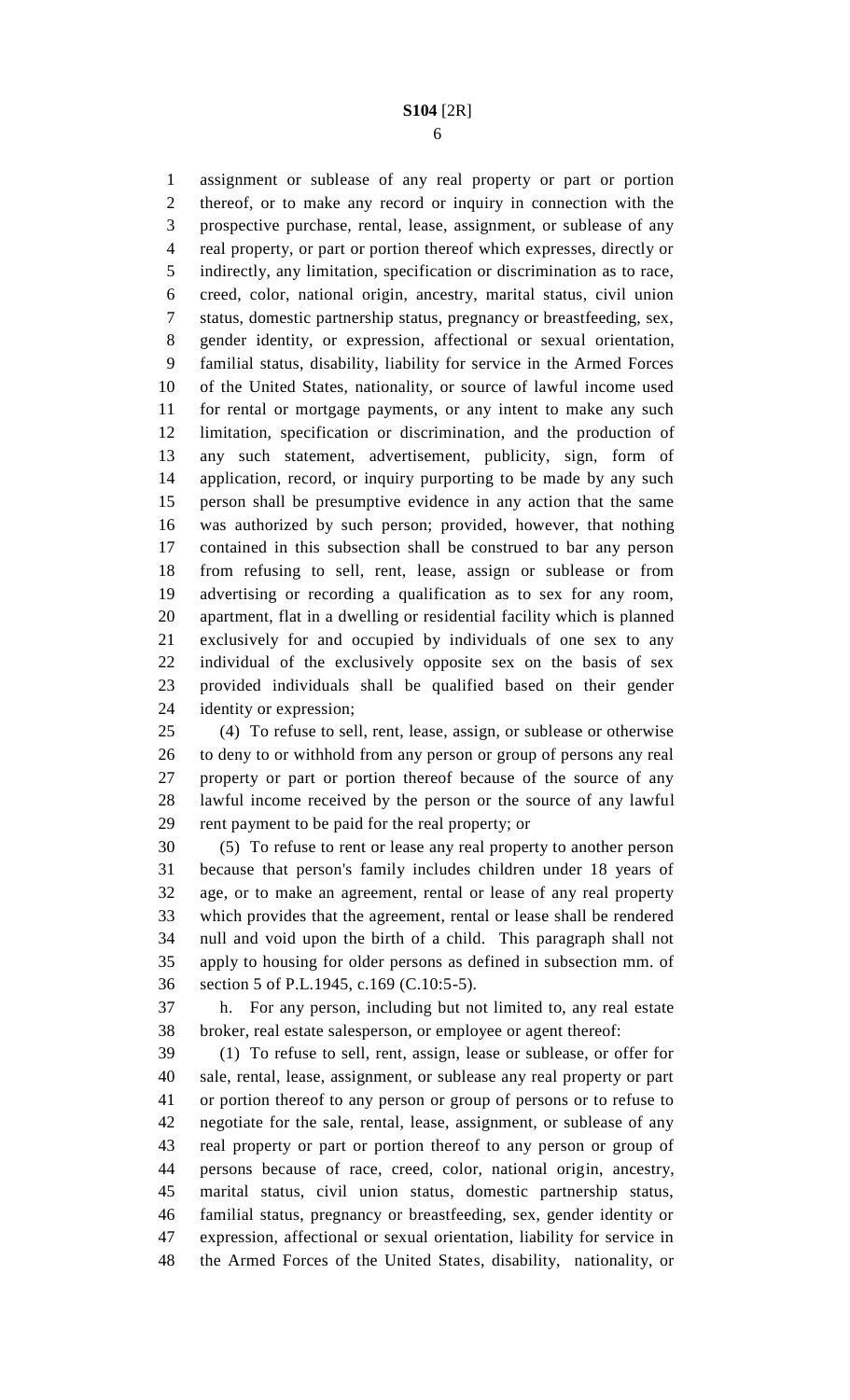source of lawful income used for rental or mortgage payments, or to represent that any real property or portion thereof is not available for inspection, sale, rental, lease, assignment, or sublease when in fact it is so available, or otherwise to deny or withhold any real property or any part or portion of facilities thereof to or from any person or group of persons because of race, creed, color, national origin, ancestry, marital status, civil union status, domestic partnership status, familial status, pregnancy or breastfeeding, sex, gender identity or expression, affectional or sexual orientation, liability for service in the Armed Forces of the United States, disability or nationality;

 (2) To discriminate against any person because of race, creed, color, national origin, ancestry, marital status, civil union status, domestic partnership status, familial status, pregnancy or breastfeeding, sex, gender identity or expression, affectional or sexual orientation, disability, nationality, or source of lawful income used for rental or mortgage payments in the terms, conditions or privileges of the sale, rental, lease, assignment or sublease of any real property or part or portion thereof or in the furnishing of facilities or services in connection therewith;

 (3) To print, publish, circulate, issue, display, post, or mail, or cause to be printed, published, circulated, issued, displayed, posted or mailed any statement, advertisement, publication or sign, or to use any form of application for the purchase, rental, lease, assignment, or sublease of any real property or part or portion thereof or to make any record or inquiry in connection with the prospective purchase, rental, lease, assignment, or sublease of any real property or part or portion thereof which expresses, directly or indirectly, any limitation, specification or discrimination as to race, creed, color, national origin, ancestry, marital status, civil union status, domestic partnership status, familial status, pregnancy or breastfeeding, sex, gender identity or expression, affectional or sexual orientation, disability, liability for service in the Armed Forces of the United States, nationality, or source of lawful income used for rental or mortgage payments or any intent to make any such limitation, specification or discrimination, and the production of any such statement, advertisement, publicity, sign, form of application, record, or inquiry purporting to be made by any such person shall be presumptive evidence in any action that the same was authorized by such person; provided, however, that nothing contained in this subsection h., shall be construed to bar any person from refusing to sell, rent, lease, assign or sublease or from advertising or recording a qualification as to sex for any room, apartment, flat in a dwelling or residential facility which is planned exclusively for and occupied exclusively by individuals of one sex to any individual of the opposite sex on the basis of sex, provided individuals shall be qualified based on their gender identity or expression;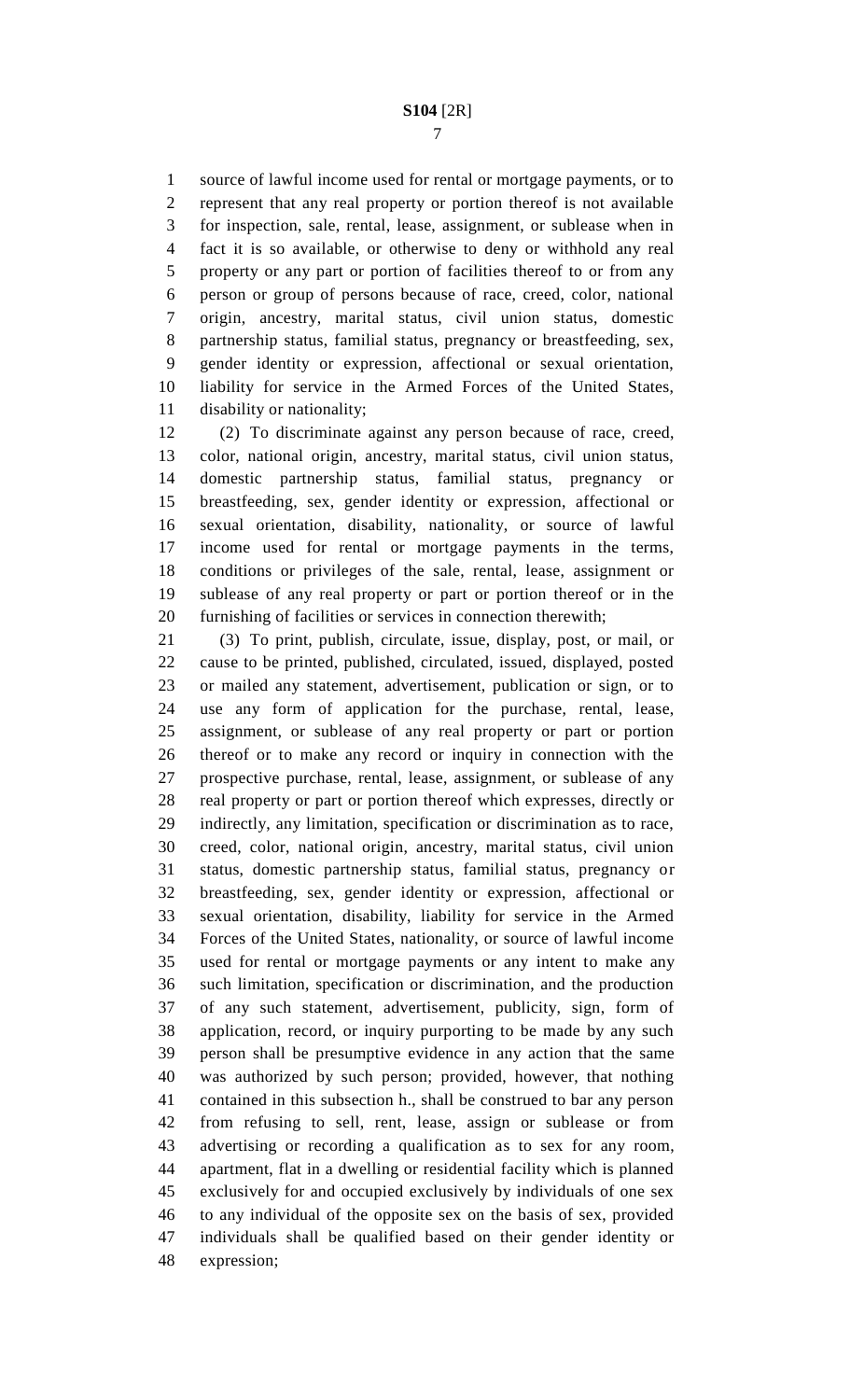(4) To refuse to sell, rent, lease, assign, or sublease or otherwise to deny to or withhold from any person or group of persons any real property or part or portion thereof because of the source of any lawful income received by the person or the source of any lawful rent payment to be paid for the real property; or

 (5) To refuse to rent or lease any real property to another person because that person's family includes children under 18 years of age, or to make an agreement, rental or lease of any real property which provides that the agreement, rental or lease shall be rendered null and void upon the birth of a child. This paragraph shall not apply to housing for older persons as defined in subsection mm. of 12 section 5 of P.L.1945, c.169 (C.10:5-5).

 i. For any person, bank, banking organization, mortgage company, insurance company or other financial institution, lender or credit institution involved in the making or purchasing of any loan or extension of credit, for whatever purpose, whether secured by residential real estate or not, including but not limited to financial assistance for the purchase, acquisition, construction, rehabilitation, repair or maintenance of any real property or part or portion thereof or any agent or employee thereof:

 (1) To discriminate against any person or group of persons because of race, creed, color, national origin, ancestry, marital status, civil union status, domestic partnership status, pregnancy or breastfeeding, sex, gender identity or expression, affectional or sexual orientation, disability, liability for service in the Armed Forces of the United States, familial status or nationality, in the 27 granting, withholding, extending, modifying, renewing, purchasing, or in the fixing of the rates, terms, conditions or provisions of any such loan, extension of credit or financial assistance or purchase thereof or in the extension of services in connection therewith;

 (2) To use any form of application for such loan, extension of credit or financial assistance or to make record or inquiry in connection with applications for any such loan, extension of credit or financial assistance which expresses, directly or indirectly, any limitation, specification or discrimination as to race, creed, color, national origin, ancestry, marital status, civil union status, domestic partnership status, pregnancy or breastfeeding, sex, gender identity or expression, affectional or sexual orientation, disability, liability for service in the Armed Forces of the United States, familial status or nationality or any intent to make any such limitation, specification or discrimination; unless otherwise required by law or regulation to retain or use such information;

(3) (Deleted by amendment, P.L.2003, c.180).

 (4) To discriminate against any person or group of persons because of the source of any lawful income received by the person or the source of any lawful rent payment to be paid for the real property; or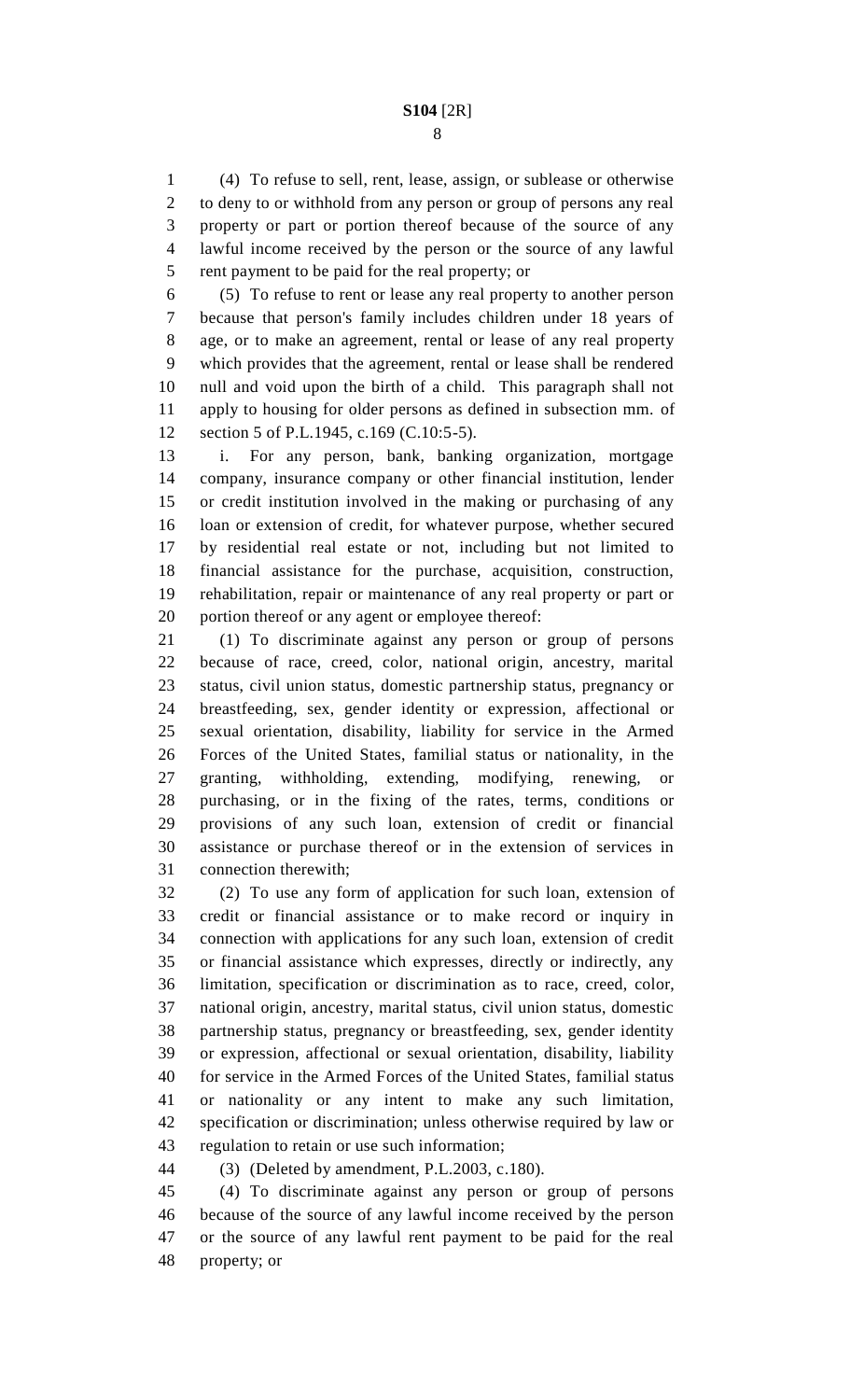(5) To discriminate against any person or group of persons because that person's family includes children under 18 years of age, or to make an agreement or mortgage which provides that the agreement or mortgage shall be rendered null and void upon the birth of a child. This paragraph shall not apply to housing for older persons as defined in subsection mm. of section 5 of P.L.1945, 7 c.169 (C.10:5-5).

 j. For any person whose activities are included within the scope of this act to refuse to post or display such notices concerning the rights or responsibilities of persons affected by this act as the Attorney General may by regulation require.

 k. For any real estate broker, real estate salesperson or employee or agent thereof or any other individual, corporation, partnership, or organization, for the purpose of inducing a transaction for the sale or rental of real property from which transaction such person or any of its members may benefit financially, to represent that a change has occurred or will or may occur in the composition with respect to race, creed, color, national origin, ancestry, marital status, civil union status, domestic partnership status, familial status, pregnancy or breastfeeding, sex, gender identity or expression, affectional or sexual orientation, disability, liability for service in the Armed Forces of the United States, nationality, or source of lawful income used for rental or mortgage payments of the owners or occupants in the block, neighborhood or area in which the real property is located, and to represent, directly or indirectly, that this change will or may result in undesirable consequences in the block, neighborhood or area in which the real property is located, including, but not limited to the lowering of property values, an increase in criminal or anti-social behavior, or a decline in the quality of schools or other facilities.

 l. For any person to refuse to buy from, sell to, lease from or to, license, contract with, or trade with, provide goods, services or information to, or otherwise do business with any other person on the basis of the race, creed, color, national origin, ancestry, age, pregnancy or breastfeeding, sex, gender identity or expression, affectional or sexual orientation, marital status, civil union status, domestic partnership status, liability for service in the Armed Forces of the United States, disability, nationality, or source of lawful income used for rental or mortgage payments of such other person or of such other person's spouse, partners, members, stockholders, directors, officers, managers, superintendents, agents, employees, business associates, suppliers, or customers. This subsection shall not prohibit refusals or other actions (1) pertaining to employee-employer collective bargaining, labor disputes, or unfair labor practices, or (2) made or taken in connection with a protest of unlawful discrimination or unlawful employment practices.

m. For any person to: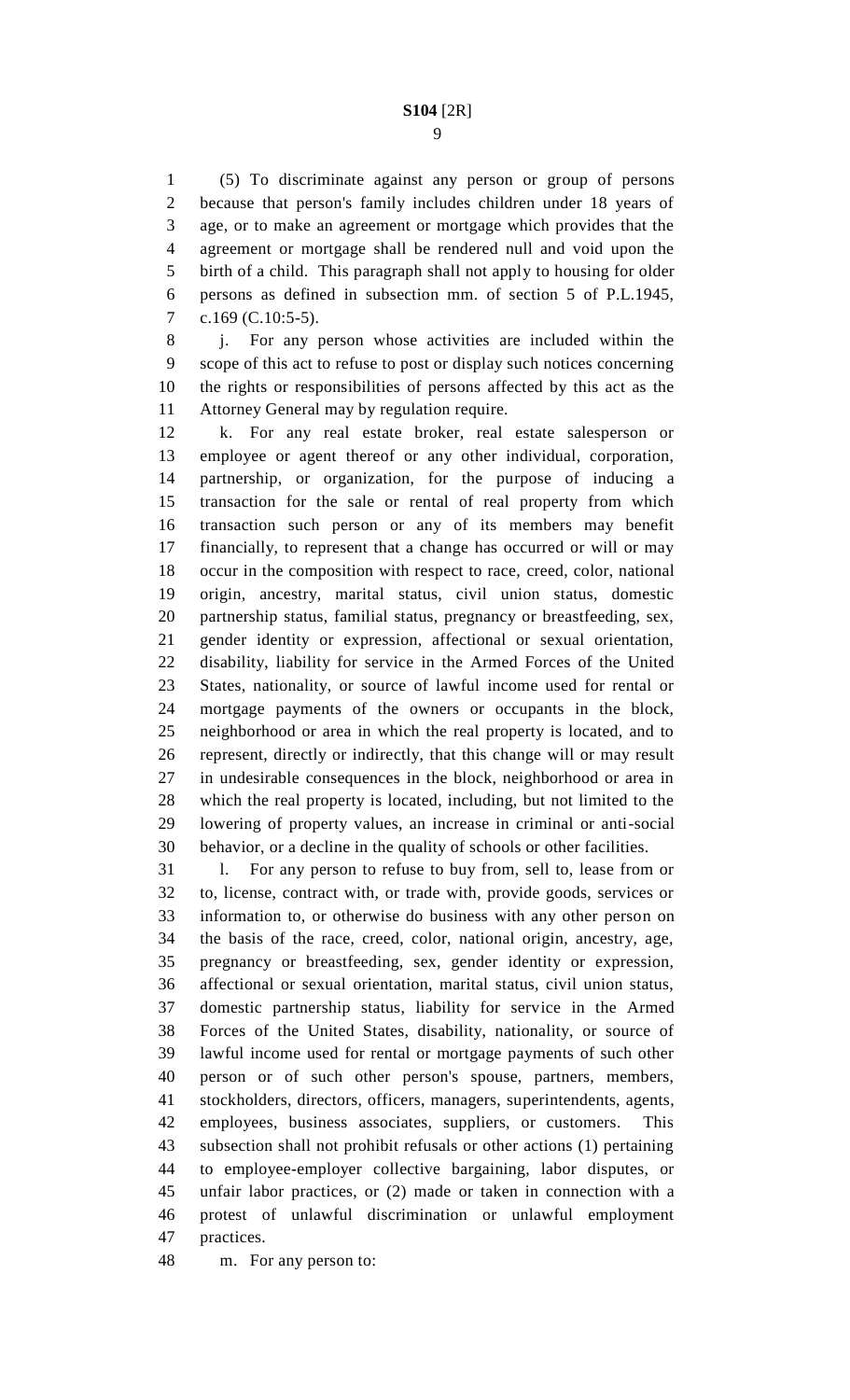(1) Grant or accept any letter of credit or other document which evidences the transfer of funds or credit, or enter into any contract for the exchange of goods or services, where the letter of credit, contract, or other document contains any provisions requiring any person to discriminate against or to certify that he, she or it has not dealt with any other person on the basis of the race, creed, color, national origin, ancestry, age, pregnancy or breastfeeding, sex, gender identity or expression, affectional or sexual orientation, marital status, civil union status, domestic partnership status, disability, liability for service in the Armed Forces of the United States, or nationality of such other person or of such other person's spouse, partners, members, stockholders, directors, officers, managers, superintendents, agents, employees, business associates, suppliers, or customers.

 (2) Refuse to grant or accept any letter of credit or other document which evidences the transfer of funds or credit, or refuse to enter into any contract for the exchange of goods or services, on the ground that it does not contain such a discriminatory provision or certification.

 The provisions of this subsection shall not apply to any letter of credit, contract, or other document which contains any provision pertaining to employee-employer collective bargaining, a labor dispute or an unfair labor practice, or made in connection with the protest of unlawful discrimination or an unlawful employment practice, if the other provisions of such letter of credit, contract, or other document do not otherwise violate the provisions of this subsection.

 n. For any person to aid, abet, incite, compel, coerce, or induce the doing of any act forbidden by subsections l. and m. of section 11 of P.L.1945, c.169 (C.10:5-12), or to attempt, or to conspire to do so. Such prohibited conduct shall include, but not be limited to:

 (1) Buying from, selling to, leasing from or to, licensing, contracting with, trading with, providing goods, services, or information to, or otherwise doing business with any person because that person does, or agrees or attempts to do, any such act or any act prohibited by this subsection; or

 (2) Boycotting, commercially blacklisting or refusing to buy from, sell to, lease from or to, license, contract with, provide goods, services or information to, or otherwise do business with any person because that person has not done or refuses to do any such act or any act prohibited by this subsection; provided that this subsection shall not prohibit refusals or other actions either pertaining to employee-employer collective bargaining, labor disputes, or unfair labor practices, or made or taken in connection with a protest of unlawful discrimination or unlawful employment practices.

 o. For any multiple listing service, real estate brokers' organization or other service, organization or facility related to the business of selling or renting dwellings to deny any person access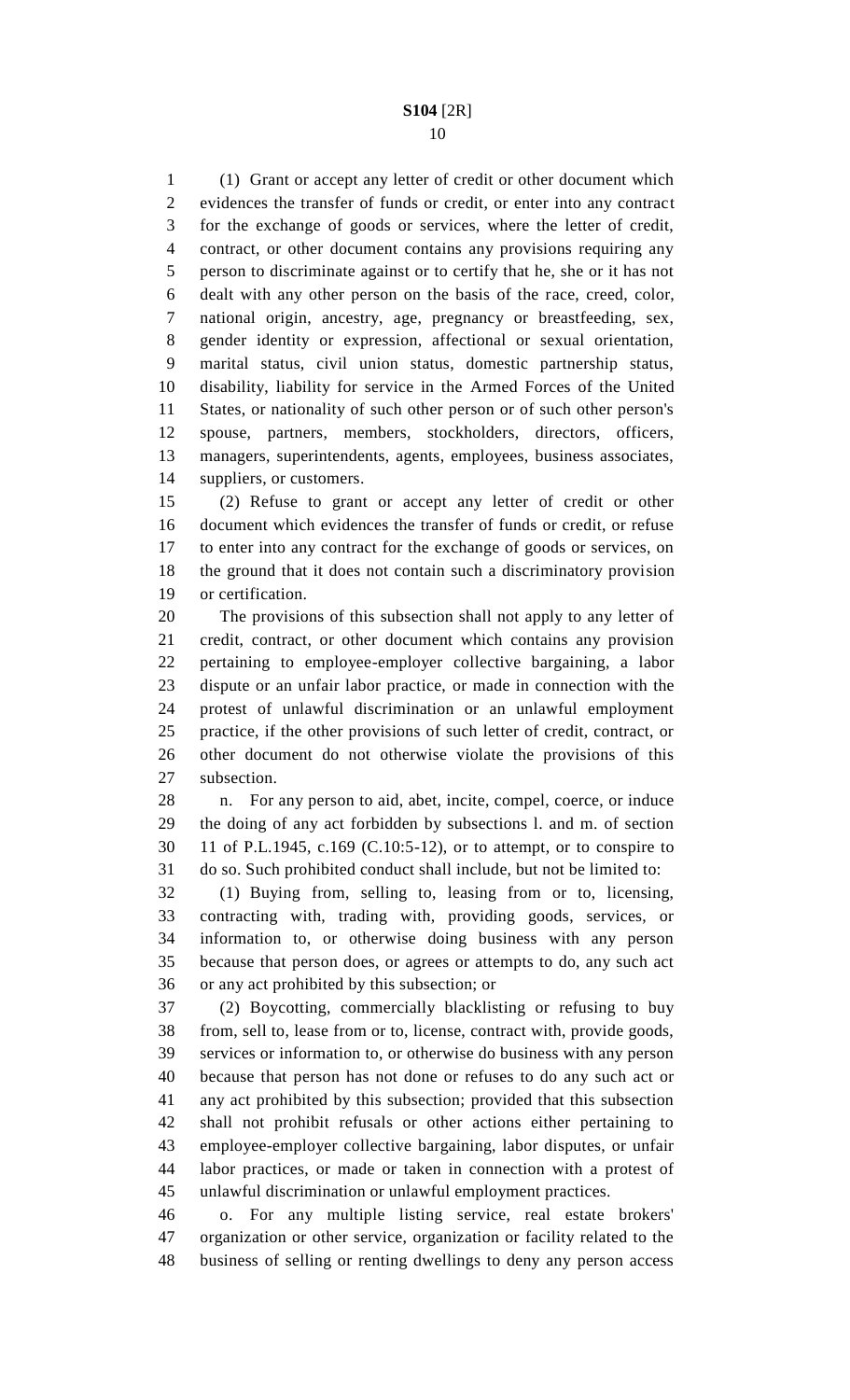to or membership or participation in such organization, or to discriminate against such person in the terms or conditions of such access, membership, or participation, on account of race, creed, color, national origin, ancestry, age, marital status, civil union status, domestic partnership status, familial status, pregnancy or breastfeeding, sex, gender identity or expression, affectional or sexual orientation, disability, liability for service in the Armed Forces of the United States or nationality.

 p. Nothing in the provisions of this section shall affect the ability of an employer to require employees to adhere to reasonable workplace appearance, grooming and dress standards not precluded by other provisions of State or federal law, except that an employer shall allow an employee to appear, groom and dress consistent with the employee's gender identity or expression.

 q. (1) For any employer to impose upon a person as a condition of obtaining or retaining employment, including opportunities for promotion, advancement or transfers, any terms or conditions that would require a person to violate or forego a sincerely held religious practice or religious observance, including but not limited to the observance of any particular day or days or any portion thereof as a Sabbath or other holy day in accordance with the requirements of the religion or religious belief, unless, after engaging in a bona fide effort, the employer demonstrates that it is unable to reasonably accommodate the employee's religious observance or practice without undue hardship on the conduct of the employer's business. Notwithstanding any other provision of law to the contrary, an employee shall not be entitled to premium wages or premium benefits for work performed during hours to which those premium wages or premium benefits would ordinarily be applicable, if the employee is working during those hours only as an accommodation to his religious requirements. Nothing in this subsection q. shall be construed as reducing:

 (a) The number of the hours worked by the employee which are counted towards the accruing of seniority, pension or other benefits; or

 (b) Any premium wages or benefits provided to an employee pursuant to a collective bargaining agreement.

 (2) For an employer to refuse to permit an employee to utilize leave, as provided for in this subsection q., which is solely used to accommodate the employee's sincerely held religious observance or practice. Except where it would cause an employer to incur an undue hardship, no person shall be required to remain at his place of employment during any day or days or portion thereof that, as a requirement of his religion, he observes as his Sabbath or other holy day, including a reasonable time prior and subsequent thereto for travel between his place of employment and his home; provided that any such absence from work shall, wherever practicable in the reasonable judgment of the employer, be made up by an equivalent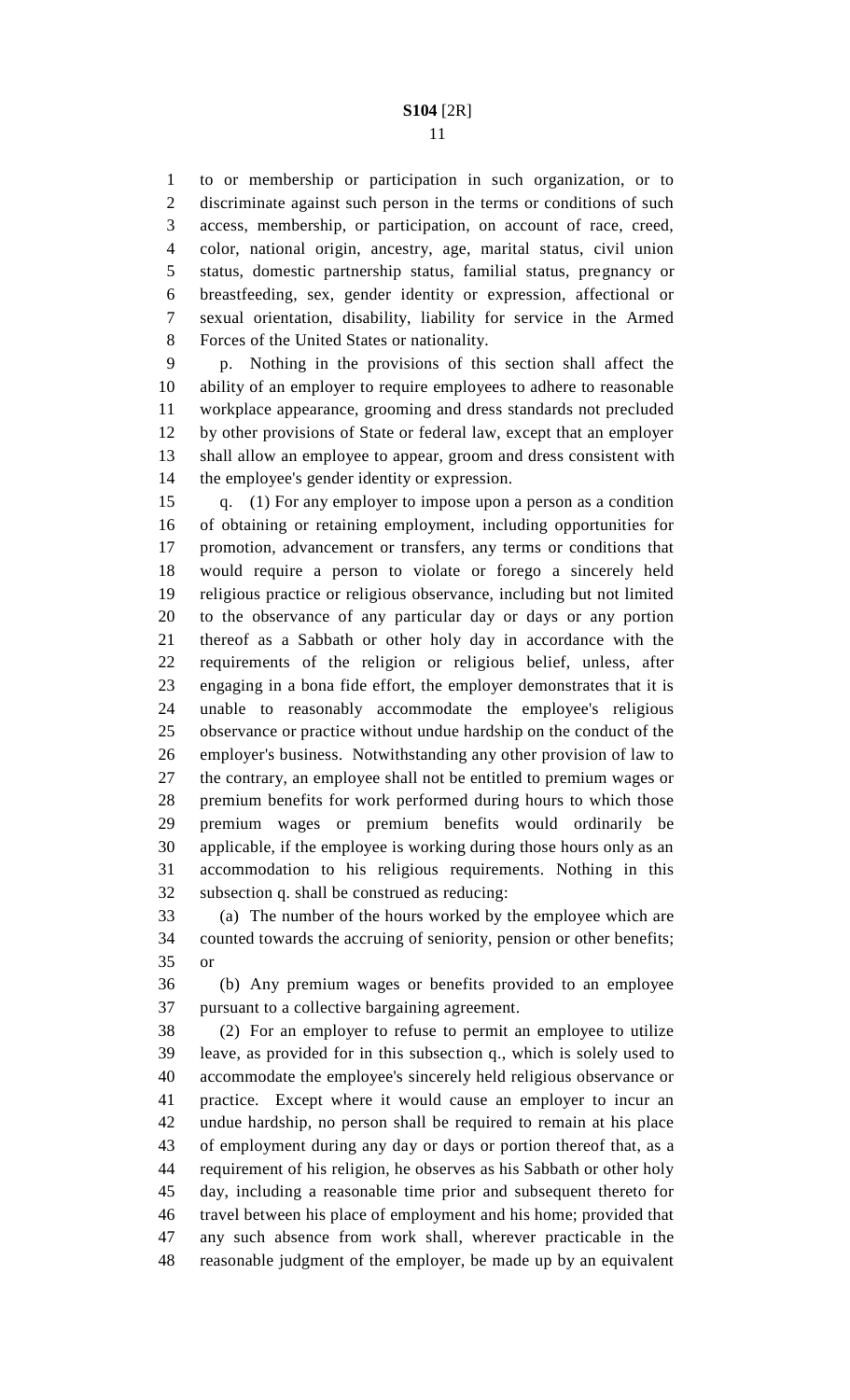amount of time and work at some other mutually convenient time,

 or shall be charged against any leave with pay ordinarily granted, other than sick leave, and any such absence not so made up or charged, may be treated by the employer of that person as leave taken without pay.

 (3) (a) For purposes of this subsection q., "undue hardship" means an accommodation requiring unreasonable expense or difficulty, unreasonable interference with the safe or efficient operation of the workplace or a violation of a bona fide seniority system or a violation of any provision of a bona fide collective bargaining agreement.

 (b) In determining whether the accommodation constitutes an undue hardship, the factors considered shall include:

 (i) The identifiable cost of the accommodation, including the costs of loss of productivity and of retaining or hiring employees or transferring employees from one facility to another, in relation to the size and operating cost of the employer.

 (ii) The number of individuals who will need the particular accommodation for a sincerely held religious observance or practice.

 (iii) For an employer with multiple facilities, the degree to which the geographic separateness or administrative or fiscal relationship of the facilities will make the accommodation more difficult or expensive.

 (c) An accommodation shall be considered to constitute an undue hardship if it will result in the inability of an employee to perform the essential functions of the position in which he or she is employed.

 (d) (i) The provisions of this subsection q. shall be applicable only to reasonable accommodations of religious observances and shall not supersede any definition of undue hardship or standards for reasonable accommodation of the disabilities of employees.

 (ii) This subsection q. shall not apply where the uniform application of terms and conditions of attendance to employees is essential to prevent undue hardship to the employer. The burden of proof regarding the applicability of this subparagraph (d) shall be upon the employer.

 r. For any employer to take reprisals against any employee for 39 requesting from <sup>1</sup>, discussing with<sup>1</sup>, or disclosing to, any other employee or former employee of the employer, a lawyer from whom the employee seeks legal advice, or any government agency information regarding the job title, occupational category, and rate of compensation, including benefits, of the employee or any other employee or former employee of the employer, or the gender, race, 45 ethnicity, military status, or national origin of the employee or any 46 other employee or former employee of the employer, regardless of 47 whether the request was responded to  $\mathbf{1}$ , if the purpose of the request for the information was to assist in investigating the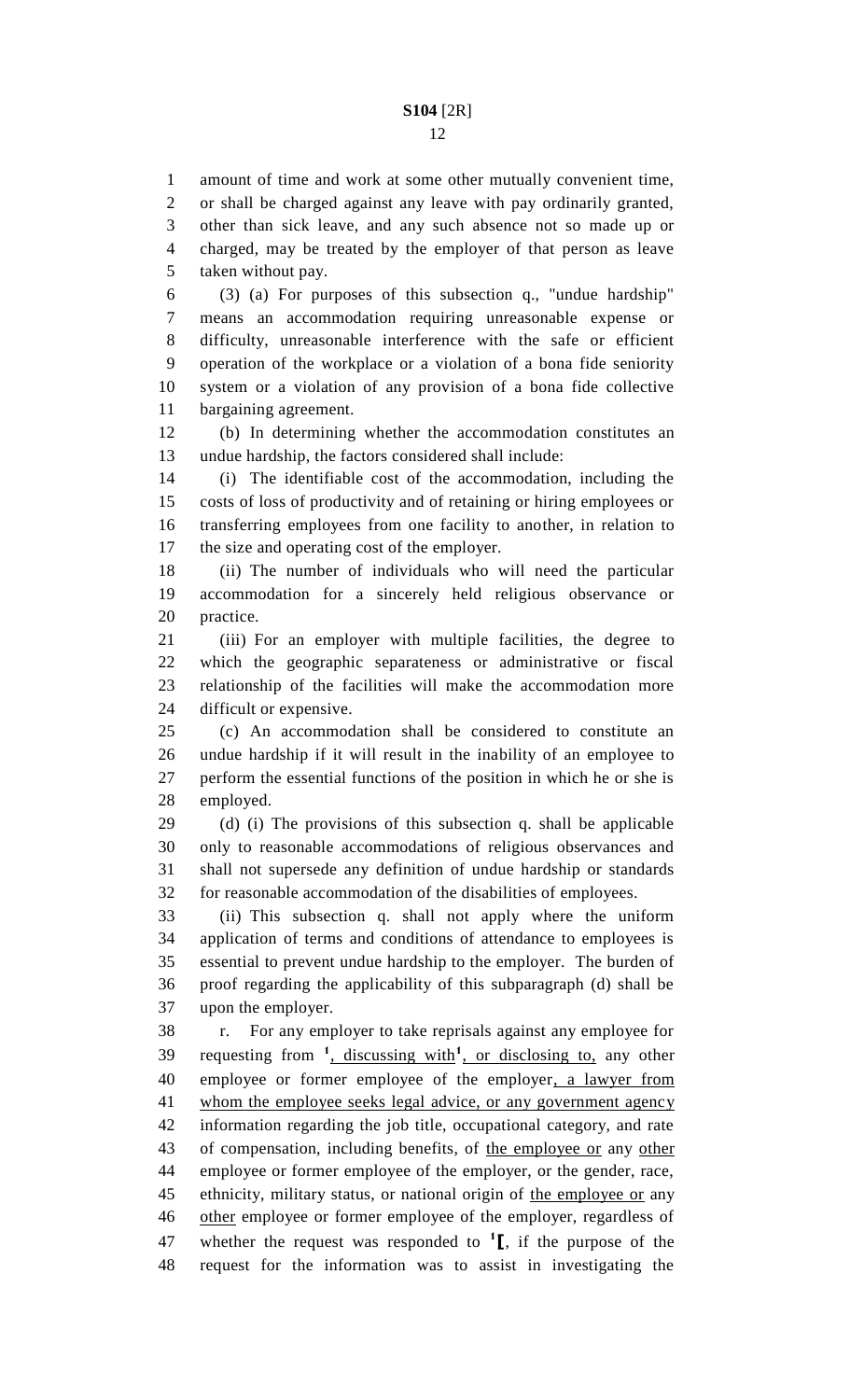possibility of the occurrence of, or in taking of legal action regarding, potential discriminatory treatment concerning pay, 3 compensation, bonuses, other compensation, or benefits<sup>1</sup>, or to require, as a condition of employment, any employee or prospective employee to sign a waiver, or to otherwise require an employee or prospective employee to agree, not to make those requests or disclosures. Nothing in this subsection shall be construed to require an employee to disclose such information about the employee herself to any other employee or former employee of the employer or to any authorized representative of the other employee or former employee.

 s. For an employer to treat, for employment-related purposes, a woman employee that the employer knows, or should know, is affected by pregnancy or breastfeeding in a manner less favorable than the treatment of other persons not affected by pregnancy or breastfeeding but similar in their ability or inability to work. In addition, an employer of an employee who is a woman affected by pregnancy shall make available to the employee reasonable accommodation in the workplace, such as bathroom breaks, breaks for increased water intake, periodic rest, assistance with manual labor, job restructuring or modified work schedules, and temporary transfers to less strenuous or hazardous work, for needs related to the pregnancy when the employee, based on the advice of her physician, requests the accommodation, and, in the case of a employee breast feeding her infant child, the accommodation shall include reasonable break time each day to the employee and a suitable room or other location with privacy, other than a toilet stall, in close proximity to the work area for the employee to express breast milk for the child, unless the employer can demonstrate that providing the accommodation would be an undue hardship on the business operations of the employer. The employer shall not in any way penalize the employee in terms, conditions or privileges of employment for requesting or using the accommodation. Workplace accommodation provided pursuant to this subsection and paid or unpaid leave provided to an employee affected by pregnancy or breastfeeding shall not be provided in a manner less favorable than accommodations or leave provided to other employees not affected by pregnancy or breastfeeding but similar in their ability or inability to work. This subsection shall not be construed as otherwise increasing or decreasing any employee's rights under law to paid or unpaid leave in connection with pregnancy or breastfeeding.

 For the purposes of this section "pregnancy or breastfeeding" means pregnancy, childbirth, and breast feeding or expressing milk for breastfeeding, or medical conditions related to pregnancy, childbirth, or breastfeeding, including recovery from childbirth.

 For the purposes of this subsection, in determining whether an accommodation would impose undue hardship on the operation of an employer's business, the factors to be considered include: the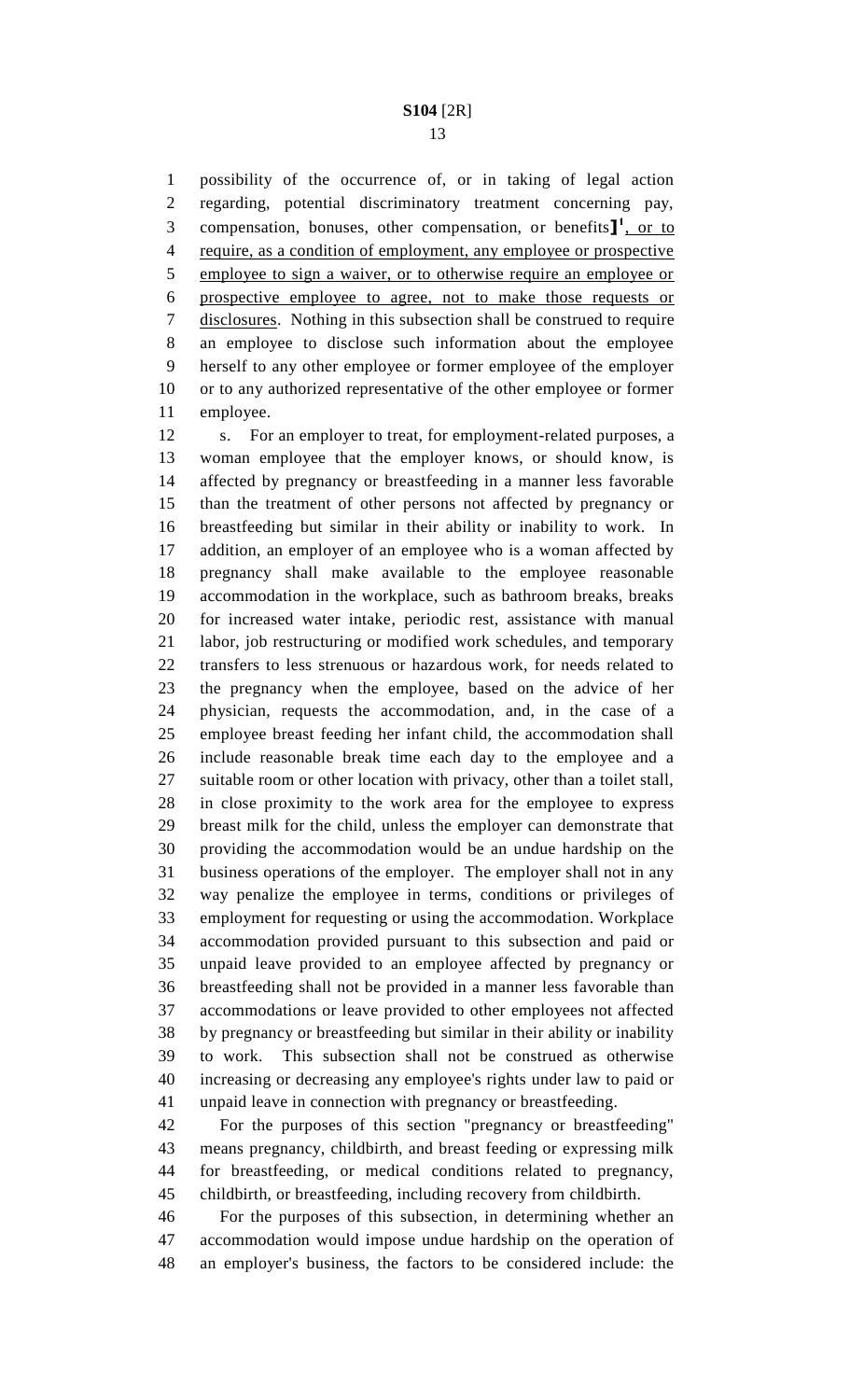overall size of the employer's business with respect to the number of employees, number and type of facilities, and size of budget; the type of the employer's operations, including the composition and structure of the employer's workforce; the nature and cost of the accommodation needed, taking into consideration the availability of tax credits, tax deductions, and outside funding; and the extent to which the accommodation would involve waiver of an essential requirement of a job as opposed to a tangential or non-business necessity requirement. 10 t. For an employer to pay any of its employees <sup>1</sup> who is a 11 member of a protected class<sup>1</sup> at a rate of compensation, including benefits, which is less than the rate paid by the employer to 13 employees <sup>1</sup> [of the other sex] who are not members of the 14 protected class<sup>1</sup> for substantially similar work, when viewed as a composite of skill, effort and responsibility. An employer who is paying a rate of compensation in violation of this subsection shall 17 not reduce the rate of compensation of any employee in order to comply with this subsection. An employer may pay a different rate of compensation only if the employer demonstrates that the differential is made pursuant to a seniority system, a merit system, or the employer demonstrates:

 (1) That the differential is based on one or more legitimate, bona 23 fide factors other than <sup>1</sup>[sex] the characteristics of members of the 24 protected class<sup>1</sup>, such as training, education or experience, or the 25 quantity or quality of production;

26 (2) That the factor or factors <sup>1</sup> are not based on, and <sup>1</sup> do not 27 perpetuate<sup>1</sup><sup>1</sup> a <sup>1</sup>[sex-based]<sup>1</sup> differential in compensation <sup>1</sup>based 28 on sex or any other characteristic of members of a protected class<sup>1</sup>;

29 (3) That each of the factors is applied reasonably;

 (4) That one or more of the factors account for the entire wage differential; and (5) That the factors are job-related with respect to the position

 in question and based on a legitimate business necessity. A factor based on business necessity shall not apply if it is demonstrated that there are alternative business practices that would serve the same business purpose without producing the wage differential.

 Comparisons of wage rates shall be based on wage rates in all of 38 an employer's operations or facilities. <sup>1</sup>For the purposes of this subsection, "member of a protected class" means an employee who has one or more characteristics, including race, creed, color, national origin, nationality, ancestry, age, marital status, civil union status, domestic partnership status, affectional or sexual orientation, genetic information, pregnancy, sex, gender identity or expression, disability or atypical hereditary cellular or blood trait of any individual, or liability for service in the armed forces, for which subsection a. of this section prohibits an employer from refusing to 47 hire or employ or barring or discharging or requiring to retire from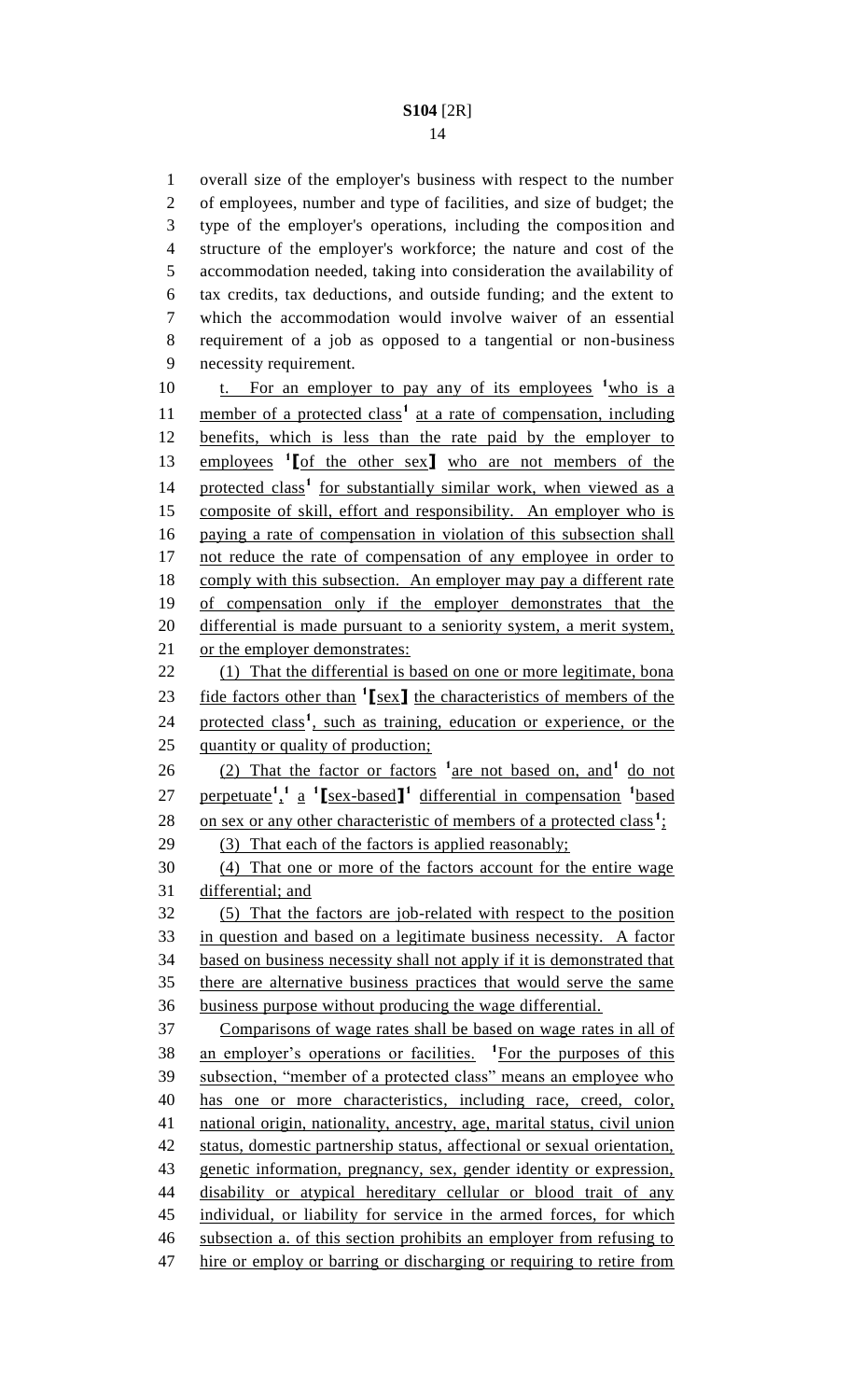employment or discriminating against the individual in

compensation or in terms, conditions or privileges of employment.**<sup>1</sup>** (cf: P.L.2017, c.263, s.1). **2 2 2 2 2 3 2 2 2 3 3 2 2 3 3 3 3 3 3 3 12 0 6 P 1 12 0 6 P 1 12 5 0 12 5 12 5 14 12 14 5 15 14 15 15 15 11 12 14 15** read as follows: 12. Any person claiming to be aggrieved by an unlawful employment practice or an unlawful discrimination may, personally or by an attorney-at-law, make, sign and file with the division a verified complaint in writing which shall state the name and address of the person, employer, labor organization, employment agency, owner, lessee, proprietor, manager, superintendent, or agent alleged to have committed the unlawful employment practice or unlawful discrimination complained of and which shall set forth the particulars thereof and shall contain such other information as may be required by the division. Upon receipt of the complaint, the division shall notify the complainant on a form promulgated by the director of the division and approved by the Attorney General of the complainant's rights under this act, including the right to file a complaint in the Superior Court to be heard before a jury; of the jurisdictional limitations of the division; and any other provisions of this act, without interpretation, that may apply to the complaint. The Commissioner of Labor and Workforce Development, the Attorney General, or the Commissioner of Education may, in like manner, make, sign and file such complaint. Any employer whose employees, or some of them, refuse or threaten to refuse to co- operate with the provisions of this act, may file with the division a verified complaint asking for assistance by conciliation or other remedial action. Any complainant may initiate suit in Superior Court under this act without first filing a complaint with the division or any municipal office. Upon the application of any party, a jury trial shall be directed to try the validity of any claim under this act specified in the suit. All remedies available in common law tort actions shall be available to prevailing plaintiffs. These remedies are in addition to any provided by this act or any other statute. Prosecution of such suit in Superior Court under this act shall bar the filing of a complaint with the division or any municipal office during the pendency of any such suit. If a jury determines that an employer is guilty of an unlawful employment practice prohibited by subsection r. or t. of section 11 of P.L.1945, c.169 (C.10:5-12), the judge shall award three times any monetary damages to the person or persons aggrieved by the violation. At any time after 180 days from the filing of a complaint with the division, a complainant may file a request with the division to present the action personally or through counsel to the Office of Administrative Law. Upon such request, the director of the division shall file the action with the Office of Administrative Law,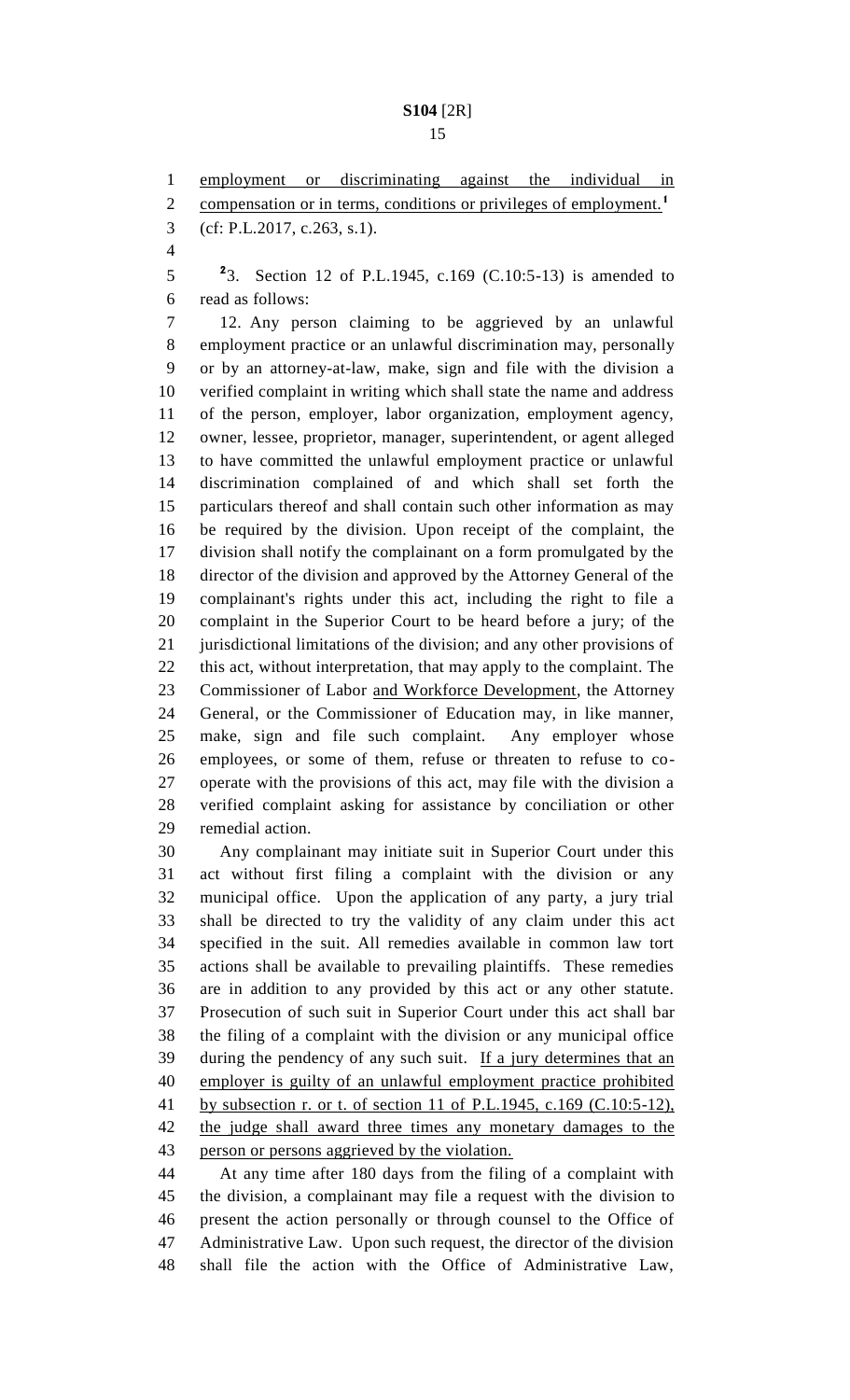provided that no action may be filed with the Office of Administrative Law where the director of the division has found that no probable cause exists to credit the allegations of the complaint or has otherwise dismissed the complaint.

 A party to an action based upon a violation of this act shall mail a copy of the initial pleadings or claims, amended pleadings or claims, counterclaims, briefs, and legal memoranda to the division at the same time as filing such documents with the Office of Administrative Law or the court. Upon application to the Office of Administrative Law or to the court wherein the matter is pending, the division shall be permitted to intervene.**<sup>2</sup>** 

(cf: P.L.1990, c.12, s.2)

**2 [**2.**]** 4.**<sup>2</sup>** Section 16 of P.L.1945, c.169 (C.10:5-17) is amended to read as follows:

 16. If, upon all evidence at the hearing, the director shall find that the respondent has engaged in any unlawful employment practice or unlawful discrimination as defined in this act, the director shall state his findings of fact and conclusions of law and shall issue and cause to be served on such respondent an order requiring such respondent to cease and desist from such unlawful employment practice or unlawful discrimination and to take such affirmative action, including, but not limited to, hiring, reinstatement or upgrading of employees, with or without back pay, or restoration to membership, in any respondent labor organization, or extending full and equal accommodations, advantages, facilities, and privileges to all persons, as, in the judgment of the director, will effectuate the purpose of this act, and including a requirement for report of the manner of compliance. If the conduct violative of this act constitutes any form of unlawful economic discrimination prohibited in **[**section 11, subsections**]** subsection 1., m., **[**and**]** or n. of **[**this act,**]** section 11 of P.L.1945, c.169 (C.10:5-12), or any form of unlawful employment practice prohibited by subsection r. or t. of section 11 of P.L.1945, c.169 (C.10:5-12), the affirmative action taken by the director may include the award of three-fold damages to the person or persons aggrieved by the violation. The director shall have the power to use reasonably certain bases, including but not limited to list, catalogue or market prices or values, or contract or advertised terms and conditions, in order to determine particulars or performance in giving appropriate remedy. In addition to any other remedies provided by P.L.1945, c.169 (C.10:5-1 et seq.), a prevailing complainant may recover damages to compensate for emotional distress caused by the activities found to be in violation of P.L.1945, c.169 (C.10:5-1 et seq.) to the same extent as is available in common law tort actions. In any case in which the director, Attorney General, or appropriate organization is a complainant, on behalf of named or unnamed individuals or a class of individuals, any of the remedies or relief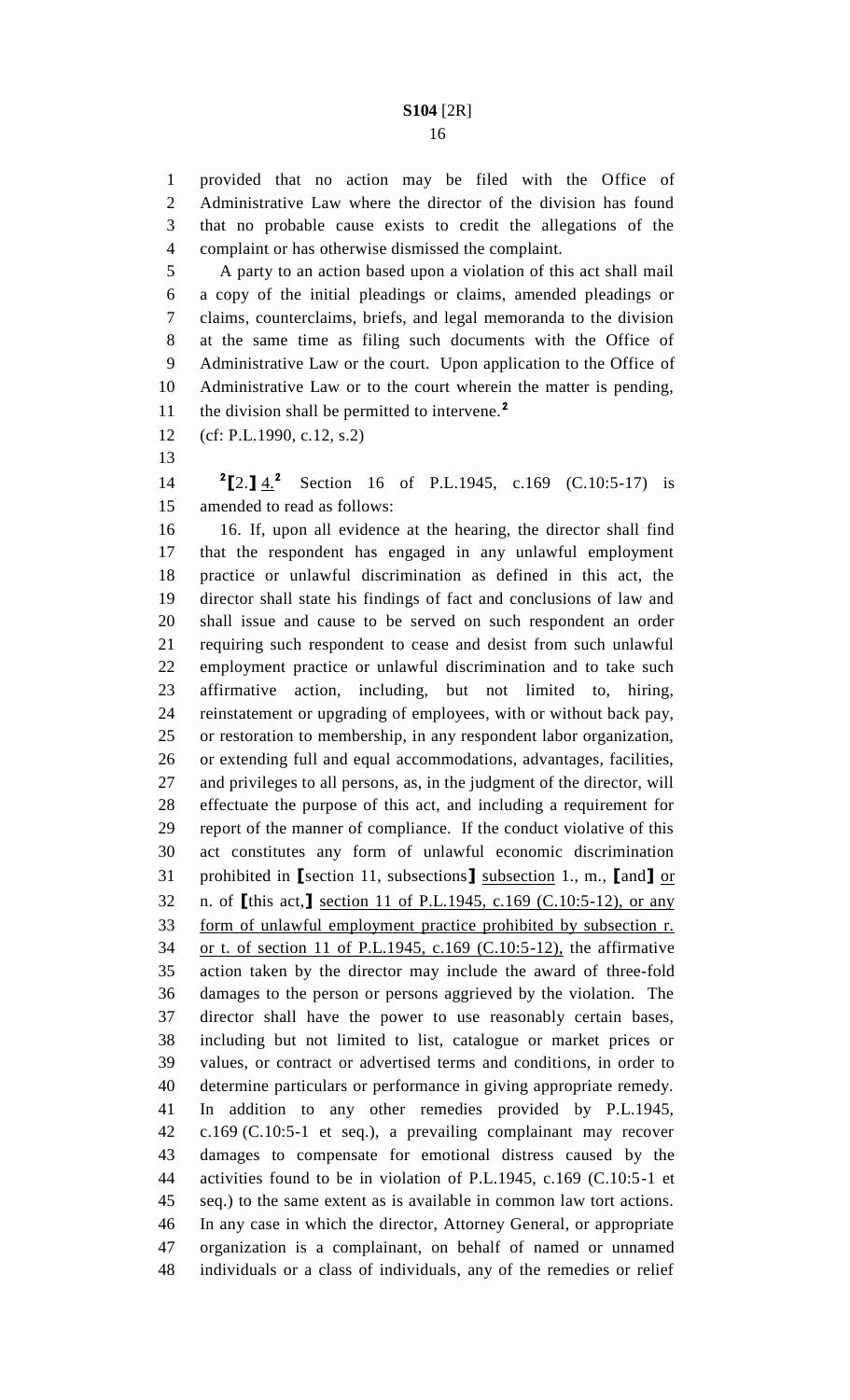allowed by this act may be awarded or applied to the named or unnamed individual victims of discrimination. If, upon all evidence, the director shall find that the respondent has not engaged in any such unlawful practice or unlawful discrimination, the director shall state his findings of fact and conclusions of law and shall issue and cause to be served on the complainant an order dismissing the said complaint as to such respondent.

- (cf: P.L.2003, c.180, s.16)
- 

 **[**3.**]** 5.**<sup>2</sup>** (New section) a. Any employer, regardless of the location of the employer, who enters into a contract with a public body to provide qualifying services to the public body shall provide a report to the Commissioner of Labor and Workforce Development, in a form issued by regulation promulgated by the 15 commissioner, of information regarding the <sup>2</sup>compensation and 16 hours worked by employees categorized by<sup>2</sup> gender, race, <sup>2</sup>[job] 17 title<sup>]</sup> ethnicity<sup>2</sup>, <sup>2</sup>[occupational] and job<sup>2</sup> category <sup>2</sup>[, and total compensation of every employee of the employer employed in the 19 State in connection with the contract<sup>1</sup><sup>2</sup>. <sup>2</sup> The employer shall provide the commissioner, throughout the duration of the contract or contracts, with an update to the report each time there is a significant change in any of the information that the employer is required to report pursuant to this section, or other significant change in employment status, including, but not limited to, medical leave of 12 weeks or more, hiring, termination for any reason, a change in part-time or full-time status, or a change in "employee" or "contractor" status**]** Data regarding compensation and hours worked by employees shall be reported in the form by pay bands to be established by regulation promulgated by the commissioner. The commissioner may establish a standard presumption for the number of hours worked by a fulltime employee or by a part-time employee for whom an employer does not track actual hours worked. An employer shall provide a report for each establishment of the **employer<sup>2</sup>.** 

 b. Any employer, regardless of the location of the employer, who enters into a contract with a public body to perform any public work for the public body shall provide to the commissioner, through certified payroll records required pursuant to P.L.1963, c.150 (C.34:11-56.25 et seq.), information regarding the gender, race, job title, occupational category, and rate of total compensation of every employee of the employer employed in the State in connection with the contract. The employer shall provide the commissioner, throughout the duration of the contract or contracts, with an update to the information whenever payroll records are required to be submitted pursuant to P.L.1963, c.150 (C.34:11-56.25 et seq.).

 c. The commissioner shall retain the information provided by the employer during any period of time that one or more contracts